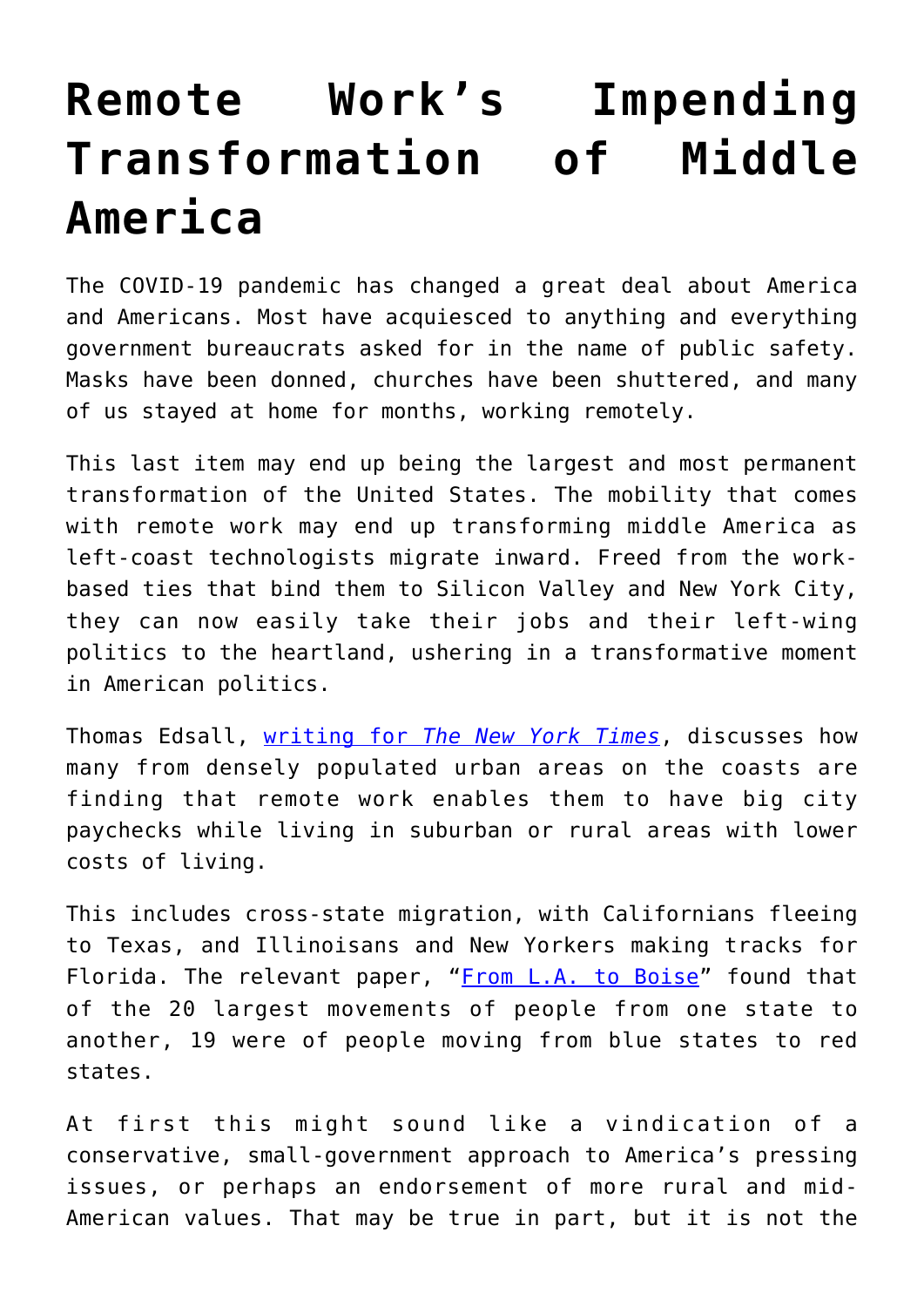primary motivating factor. Instead, it seems economic and lifestyle factors are in play.

"Many techies realize they can flee the costs, congestion and craziness of the coasts (like the Bay Area)," John Austin, director of the Michigan Economic Center wrote in an email to Edsall.

As such, Austin is hopeful that this influx of well-paid liberal technologists into red states will result in those areas evolving "to be more progressive, and better inoculated against the appeal of right wing populist demagogues like Trump."

Edsall hedges this supposedly good news by noting that this suburbanization or ruralization of Democratic voters is likely to hinder some of the more progressive elements of the party—say, a Rep. Alexandria Ocasio-Cortez—in their efforts to reshape America.

Given the leftward lurches of this party in the past few decades, this disclaimer is likely of little comfort to those who live in and love the heartland. When the establishment of the Democratic Party seeks to [destroy religious liberty,](https://thehill.com/blogs/congress-blog/religious-rights/552679-the-equality-act-hurts-the-black-church) inflame protests to ["get more confrontational,](https://www.startribune.com/minnesota-gop-challenges-democrats-over-rep-maxine-waters-words/600049131/)" and pass a tax plan that will, on average, [reduce after-tax income for all](https://taxfoundation.org/joe-biden-tax-plan-2020/) [taxpayers by 1.9 percent,](https://taxfoundation.org/joe-biden-tax-plan-2020/) the radical left isn't as big of a concern. Instead, it would seem that the leadership of the Democratic Party that these new migrants into red states actually prefer are the ones doing the damage. Slight moderation of the left is of little value when its starting point is in such stark contrast to the views and values of ordinary Americans.

This is especially true since this demographic shift will allow for more consistent, if not permanent, Democratic control of the federal government. There is little to no virtue in incremental change if those small degrees of change